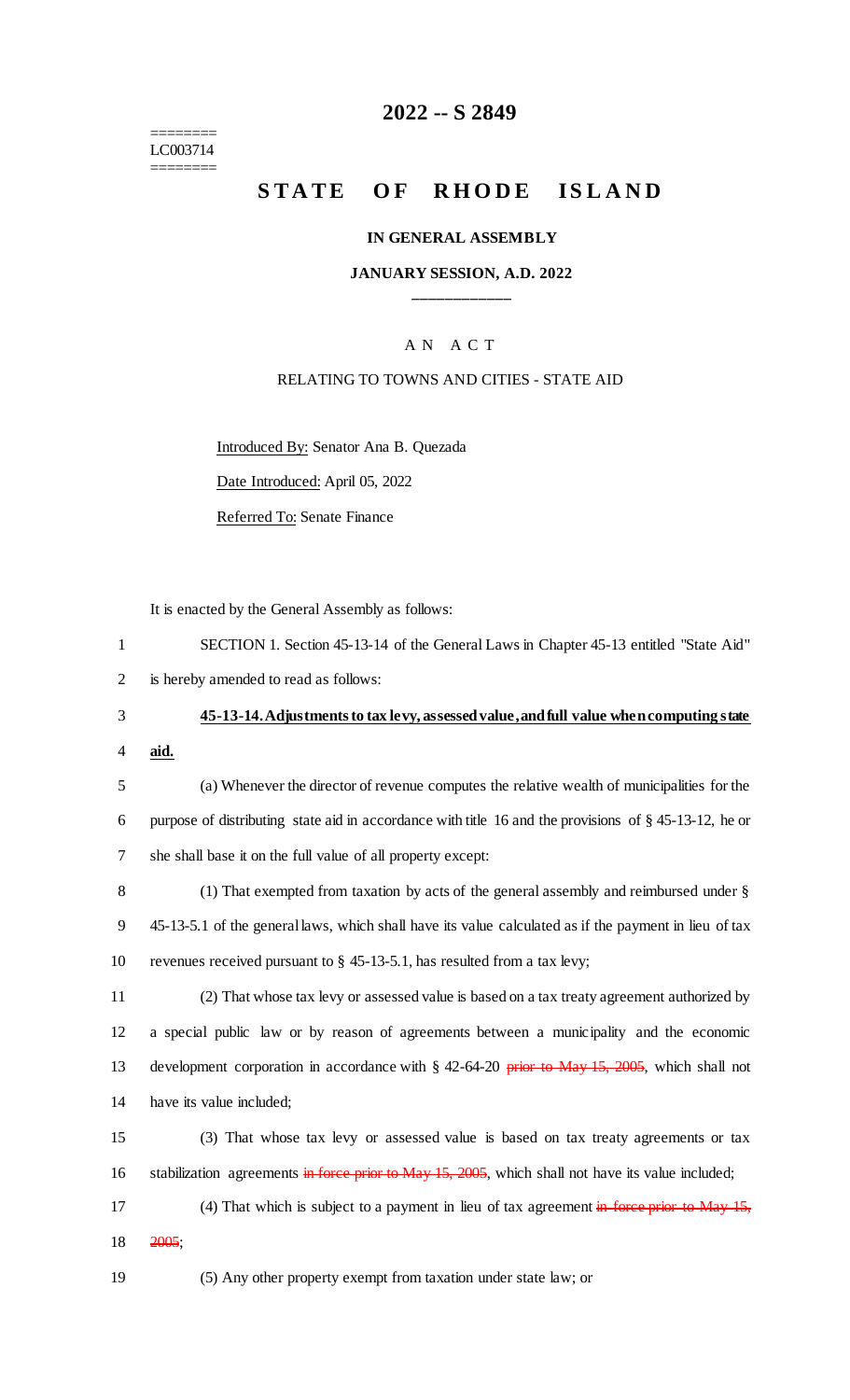(6) Any property subject to chapter 27 of title 44, taxation of Farm, Forest, and Open Space

Land.

 (b) The tax levy of each municipality and fire district shall be adjusted for any real estate and personal property exempt from taxation by act of the general assembly by the amount of payment in lieu of property tax revenue anticipated to be received pursuant to § 45-13-5.1 relating to property tax from certain exempt private and state properties, and for any property subject to any payment in lieu of tax agreements, any tax treaty agreements or tax stabilization agreements in force after May 15, 2005, by the amount of the payment in lieu of taxes pursuant to such agreements.

 (c) Fire district tax levies within a city or town shall be included as part of the total levy attributable to that city or town.

 (d) The changes as required by subsections (a) through (c) of this section shall be incorporated into the computation of entitlements effective for distribution in fiscal year 2007-2008 and thereafter.

SECTION 2. This act shall take effect upon passage.

======== LC003714 ========